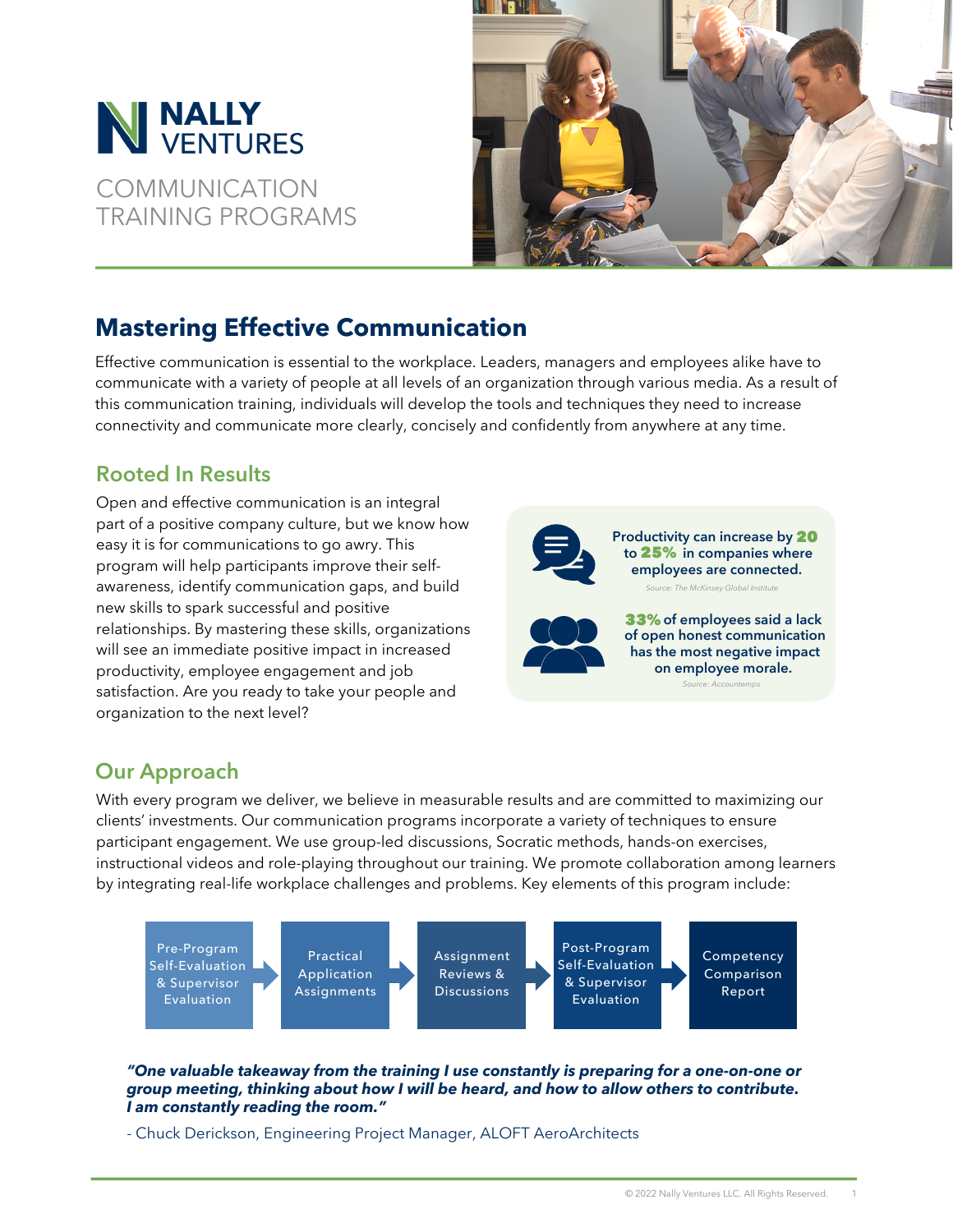## Overview of Communication Programs



We provide a variety of unique interactive group training programs and stand-alone sessions tailored to an organization's communication needs. Program sessions are 3-hour, synchronous classes that can be facilitated in person at your office or virtually via Zoom. When held virtually, each 3-hour session is split into two 1.5-hour sessions to optimize participant engagement. Other scheduling logistics, such as session cadence, are determined through collaboration with the client.

## Core Communication Program

Participants will learn the elements of effective communication and understand how to leverage them in their professional and personal lives. This program is a prerequisite for all other communication courses.

Sessions: 7 | Session Length: 3 hours each | Total Training Hours: 21

#### Be a Communication Catalyst

- Understand what it means to "lead yourself."
- Define the mindset of ownership.
- Learn how to own intent, actions and inactions.

#### Mastering Emotional Intelligence

- Evaluate the model of emotional intelligence as described by Daniel [Goleman.](https://en.wikipedia.org/wiki/Daniel_Goleman)
- Learn how to boost emotional intelligence in order to be a more effective leader, manager, and team member.
- Lay the foundation for building strong relationships in the workplace.

#### • Identify Communication Breakdowns

- Understand the harmful effects of ineffective communication.
- Examine the three common causes of communication breakdowns.
- Learn how to identify breakdowns when they occur in order to be a communication catalyst.

#### Communication Preparation

- Examine the five key considerations used to effectively prepare for a conversation.
- Learn how to tailor your "being" to the situation.
- Understand the difference between giving out information and getting through to someone.

#### 4 Phases of Effective Communication

- Understand the 4Cs: Connect, Communicate, Collaborate and Confirm.
- Master winning techniques to spark successful and positive communications.
- Engage in a role-play conversation.

#### Reframe Your Thinking ("Filters")

- o Identify how perceptions, i.e. 'filters, influence thinking.
- Examine how filters affect leadership style.
- Learn a proven process to reframe thinking.
- Set meaningful and measurable communication improvement goals.

#### Capstone & Communication Action Plan

- Review key communication concepts.
- Identify top program takeaways.
- Create an action plan to track progress toward achieving communication improvement goals.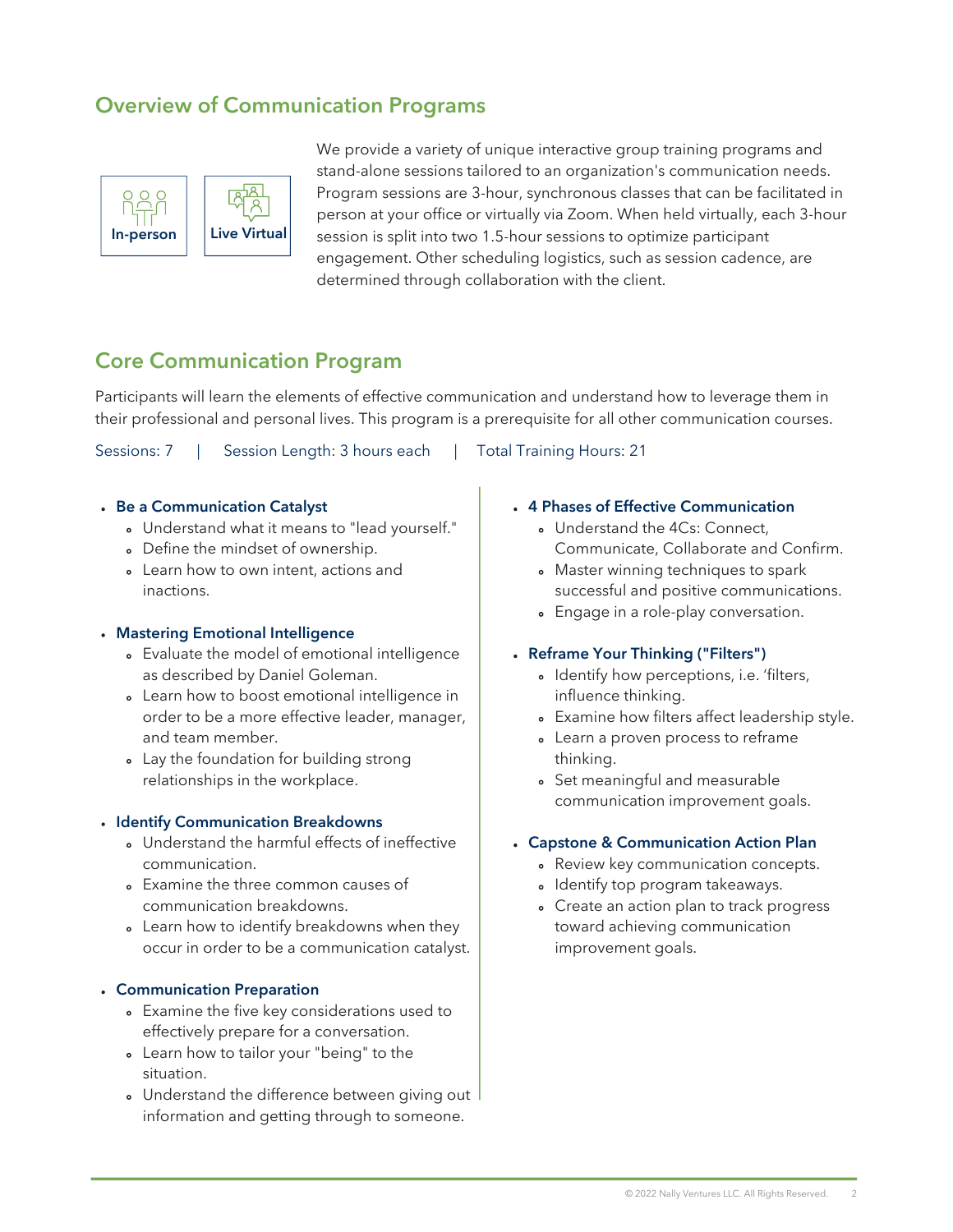## Navigating Negotiations

Negotiations are not reserved specifically for sales conversations. Negotiations happen all the time throughout the workday, so it is important to know how to navigate these situations skillfully and professionally.

Program Sessions: 4 | Session Length: 3 hours each | Total Training Hours: 12

### What Is Negotiation?

- Define negotiation and understand that everyone negotiates.
- Navigate a process for effective negotiation.
- Understand the factors that influence a negotiation.

### Skills of Effective Negotiators

- Examine the skills of effective negotiators.
- Understand different negotiation styles.
- Apply skills to negotiate more effectively.

#### Negotiation Techniques

- Learn winning techniques to leverage your position.
- Practice techniques for leading a negotiation with confidence and control.

#### Negotiation Capstone

- Put your negotiation learnings into practice through role-playing.
- Rapidly grow your self-confidence and skills through personalized and actionable feedback.

## Managing Tough Conversations

An online survey reported that 69% of surveyed managers said they were uncomfortable communicating with employees (hbr.org). Yet, conversations and feedback with employees are an integral part of a manager's job. This program helps managers be more mindful and prepare for their next tough conversation.

| Program Sessions: 4 | Session Length: 3 hours each | <b>Total Training Hours: 12</b> |
|---------------------|------------------------------|---------------------------------|
|---------------------|------------------------------|---------------------------------|

### Employee Conversations

- Understand how to show your employees you care through open lines of regular communication.
- Discover how positive dialogue with employees can positively affect their engagement and efficiency.

### Employee Reviews & Feedback

- Learn how to provide constructive, respectful and honest feedback like a coach.
- Apply techniques for recognizing and focusing on employee strengths.

### **Salary Conversations**

- Gain the confidence to engage in open conversations with employees about pay.
- Examine the steps to initiating salary-related conversations with employees throughout the year.

### "Clean-Up" Conversations

- Learn how to maintain positive relationships with employees through clean-up conversations.
- Understand the importance of speaking with employees even in uncomfortable situations.

## **"Mike and his team provide training and solutions that are business-focused, measurable and effective. After several sessions, you will be fundamentally changed as a leader."**

- Sharon Abrams, Human Resources Manager, Commonwealth Trust